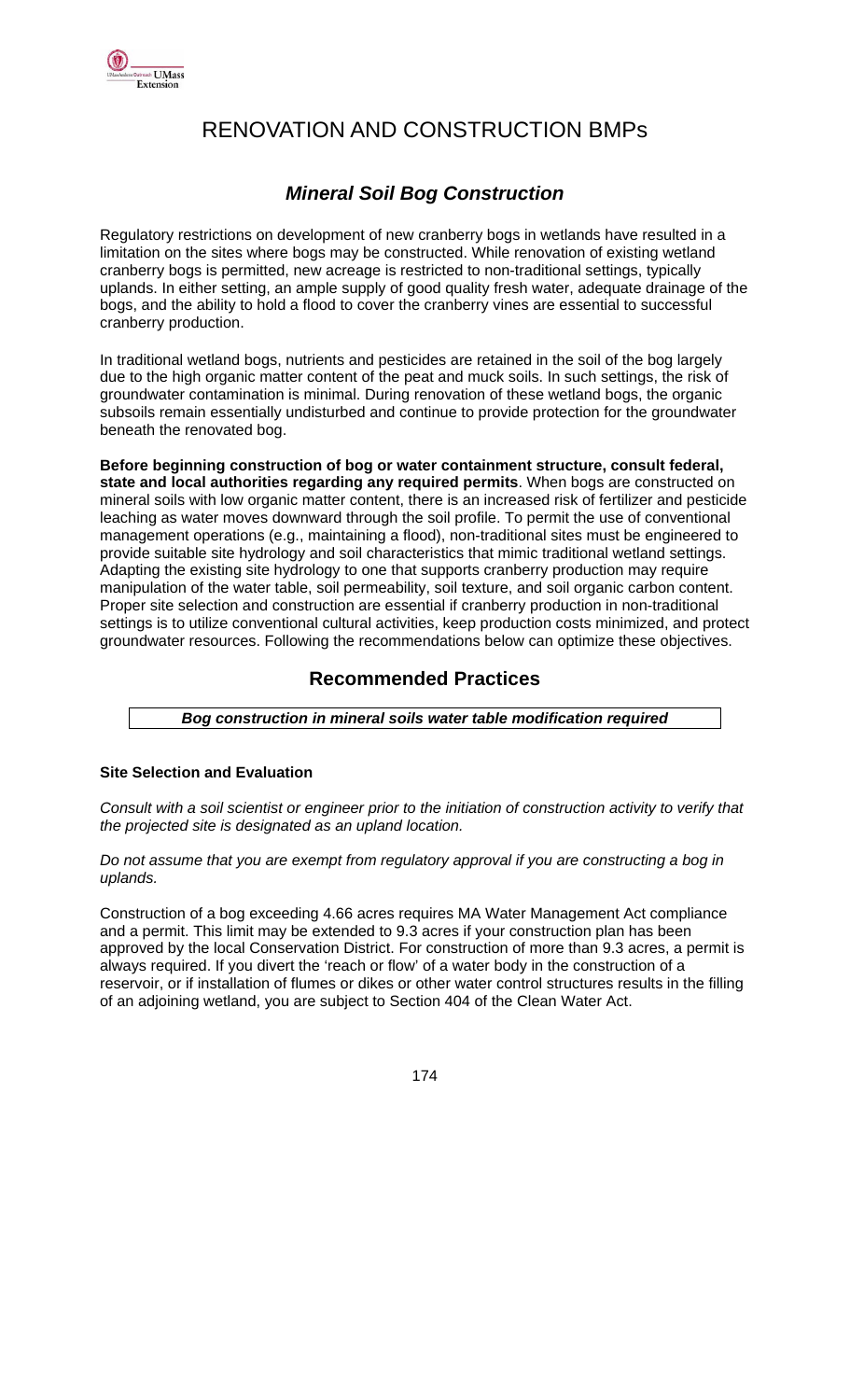

New plantings constructed within 200 feet of a river are subject to the River Protection Act. New plantings constructed within 100 feet of a wetland are subjected to the Wetlands Protection Act.

#### **Careful consideration should be given to the environment around the site, particularly the proximity to public and private drinking water supply wells.**

If new bogs are established within state specified wellhead protection zones, the bogs are subject to Pesticide Regulation 333CMR 12:00 entitled, "Protection of Groundwater Sources of Public Drinking Water Supplies from Non-Point Source Pesticide Contamination". These zones can be a Zone II area, which is a delineated area of an aquifer that contributes water to a public water supply well or an Interim Wellhead Protection area that is a 0.5 mile radius around a new well, until the Zone II is delineated.

Some towns have Wellhead Protection by-laws that prohibit the excavation of soil to within 4 feet of the groundwater. Check with your local town hall. Wellhead protection zone information is available at your local town hall or the Cape Cod Cranberry Growers' Association.

To insure protection of groundwater resources, sites should be selected where there is adequate soil depth to maintain a 12 to 18 inch separation between the bottom of the construction zone and the top of the true natural water table.

#### **Evaluate surface soil at the site for texture, organic carbon content, water holding capacity, pH, and permeability.**

If these characteristics are acceptable, stockpile this soil for later use. Use fine-textured soils with at least 5% organic carbon content to construct confining layers. Sand may be stockpiled for future sanding needs. Cranberry bog soils should be in the acid range - pH 4.0-5.0. Design and construction are site-specific and dependent on local hydrology and soil materials available at the site. It is a good practice to consult with an engineer to obtain site-specific recommendations for constructing bogs with materials on your site.

#### **Before beginning any earth-moving activities, make sure you are in compliance with any applicable federal, state, and local erosion control requirements.**

For example, if you are stockpiling large quantities of soil, make sure you have adequately contained it with properly secured silt fences and straw bales to prevent offsite erosion and sedimentation. Review the Erosion and Sediment Control BMP.

#### **Select a site with adequate supply of fresh water for irrigation and flooding.**

If possible, site the cranberry bogs so that gravity flow of water is used for drainage and application or removal of a flood. Energy costs will be reduced if water does not have to be moved by mechanical means. In general, older bogs may require as much as 10 acre-feet of water per season to meet all production, harvesting, and flooding needs. With the implementation of appropriate BMPs, water needs on new acreage may be reduced substantially. Make sure that you have adequate water storage capacity to meet your needs.

#### **Constructing the Bog**

#### **Water table modification during bog construction can be achieved by utilizing a 'perched' water table above the natural water table. This practice is recommended for proper construction of a bog in mineral soils.**

The construction of a slowly permeable subsoil layer creates a localized or 'perched' water table at some distance above the true water table. Such a construction design is shown in Figure 1. This type of construction calls for a larger initial investment and more detailed

<u>175 - Johann Stein, amerikan pengara pada 175 - Amerikan pengaran pada 175 - Amerikan pengaran pengaran penga</u>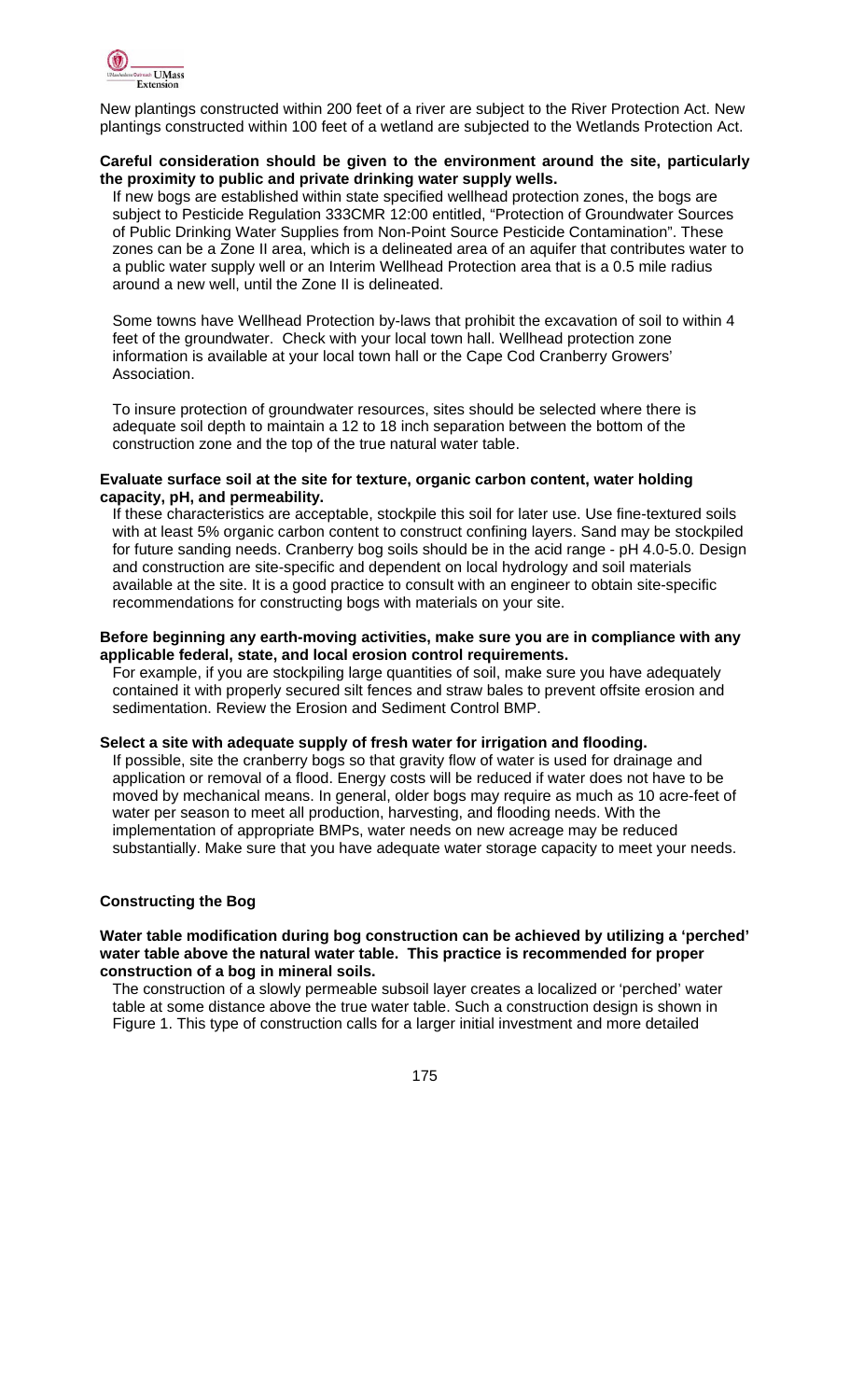

engineering and construction specifications than using the natural water table but the costs are offset as a result of lower long-term production costs, more efficient and better controlled water use, and significantly less leaching. Separation from the actual water table allows the use of an organic confining layer of reduced thickness compared to that needed with a natural water table bog.

Water table manipulation can also be achieved by utilizing the natural water table *BUT this method is not recommended***.** While bog construction that utilizes the natural water table can be less costly initially, long-term production costs will probably be higher. Building bogs by utilizing the natural water table requires the placement of a thick (12 to 18 inch) organic confining layer beneath the bog to restrict the movement of pesticides and nutrients outside of the production area. Obtaining such material is costly. Further, the organic layer alone may not hold flood water without the placement of a fine-textured mineral sub-layer.

Use of the natural water table is likely to lead to problems after the bog is in production. These problems include: 1) difficult water management due to seasonal fluctuations in the water table; 2) increased irrigation needs and possible inability to flood for harvest, especially in dry years; 3) high costs for pumping water; 4) higher nutrient requirements; and 5) risk of leaching. In addition, while bogs lined with layers constructed entirely of organic material may provide adequate filtration, they may not create an effective seal that would restrict water movement through the bog into adjacent aquifers.

#### **Construction of a perched water table bog requires two confining layers. Water confining layer (impermeable layer):**

A continuous, confining layer of sufficient density and thickness to restrict water permeability should be constructed below the root zone of the cranberry bog. It should extend beneath the drainage ditches and into the interior of the dikes (Figure 1). Conduct engineering tests to determine how thick this layer should be to achieve an impermeable barrier (this will depend on the exact character of the material used). This layer is necessary to flood for winter protection and harvest, to hold soil moisture reserves in the summer, and to minimize leaching. Depending on your site, one of the following will apply:

Fine-textured subsoil (loam, clay loam, silty clay loam, clay) - compact this native soil.

Coarse-textured subsoils (poorly sorted gravel, sand, loamy sand, sandy loam) - not suitable as a confining layer. You MUST add fine-textured materials to these and then compact the soil. The thickness required depends on nature of material and degree of compaction possible.

In some areas, relatively impermeable sub-soil such as dense basal glacial till, glacio-fluvial clays, and ironstone ("bog ore") hardpans occur naturally and can be utilized as a confining layer.

#### **Consult civil engineers, USDA Natural Resource Conservation Service, or other experts about the specifications needed to construct a confining layer with the materials at your site.**

*It is essential that the confining layer is uniform and continuous throughout the bog and under ditches and dikes; otherwise, water leakage will occur and potential for leaching will increase.* 

Installation of unleveled confining layers can lead to collection of water and non-uniform drainage in the bog.

If your site has no suitable confining material, you must amend the soil. Amending poor soil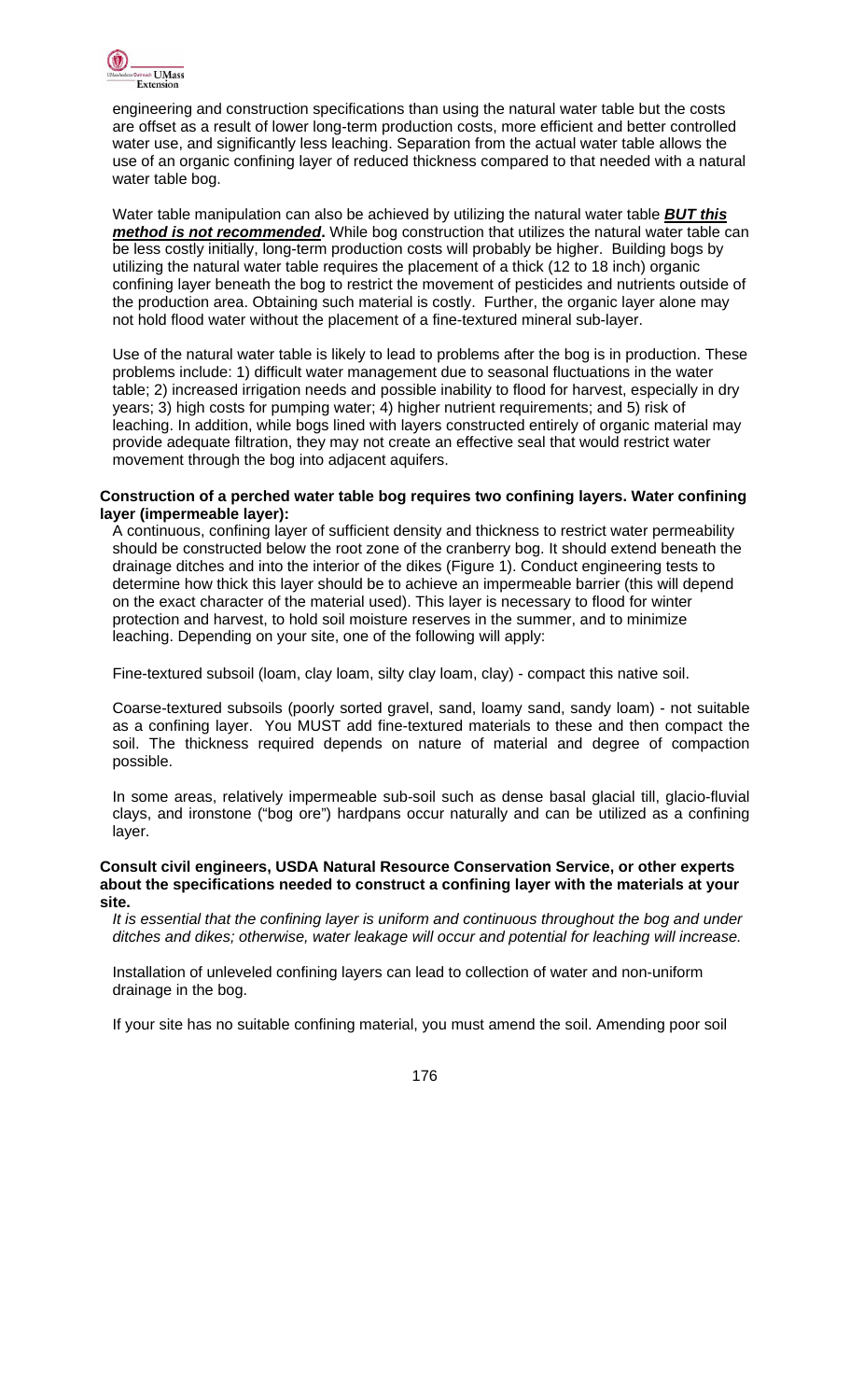

materials can be very costly; try to site bogs where suitable materials exist on-site. If necessary, clays such as sodium bentonite (natural material mined in Wyoming) or other materials used as landfill liners may be adapted for use in bog construction. The University of California provides a bulletin on how to use bentonite in water control structures (see 'For More Information'). Such options are very expensive - if no suitable materials are available on site, consider another site for the bog.

#### **Organic confining layer:**

This layer should be 12 or more inches thick with at least 5% organic carbon (8.5% organic matter) and is needed to confine fertilizers and pesticides within the bog. The organic layer is located between the slowly permeable confining layer and the cranberry root zone (Figure 1). The best choices for this layer are peat or muck (20% organic carbon) that should be screened to remove large wood fragments and twigs before use. The next best choice is to amend low-organic soil with organic materials containing humus (peat, muck, organic ditch dredgings, renovation sediments, yard compost, composed wood waste). Do not use undecomposed organics such as leaf litter and sawdust (they do not have effective cation exchange capacity). *A reminder*: before using waste organics of any kind - analyze for heavy metals and check to see if you need any permits to use yard waste compost. Activated carbon may be used for the organic confining layer, but this option is expensive unless you can find a source of inexpensive waste activated carbon. If you use activated carbon, approximately 8 tons/acre will be needed to construct the organic confining layer.

#### **Monitor the placement of confining layers during construction. Making a mistake now can be difficult and costly to correct later.**

#### **Once the confining layers are in place, the bog surface and irrigation system are installed,**

use sand or geofabric-lined perforated drainage pipe above the confining layers to help manage drainage above the 'perched' water table.

#### **Use tailwater recovery and holding ponds to conserve water.**

Install tailwater recovery systems where possible so that water can be recycled within the bog system. Design systems so that gravity is used to move the water onto or off of the bog, requiring pumping for only one direction. For maximum water conservation, the tailwater recovery and associated holding pond should be designed to hold, at minimum, enough water to flood the bog. This will allow for the storage of winter flood water for reuse during other irrigation and flooding events, including the flood-harvest. The existence of the holding pond will also mitigate against heavy instantaneous water withdrawals that might impact sensitive water bodies or aquifers. A benefit of this practice is the ability to store water during periods of high flow so that during low-flow periods, stored water can be used, thus avoiding impacts of instantaneous heavy water withdrawals from shared sources. When designing such a system, it is recommended that a Conservation Farm Plan be in place and that NRCS staff be consulted for assistance in design specifications.

#### **Construct ditches to provide adequate drainage and ability for rapid flooding.**

Perimeter (shore) ditches should be 2-3 feet wide and 2 feet deep to allow good water flow and to act as a barrier to weed incursion from the shore. Lateral ditches should be 1-2 feet wide and 18 inches deep. The number of lateral ditches required will vary; you will need at least a main ditch oriented in the direction of water flow from the water supply to the bog outlet. Other lateral ditches facilitate flooding and draining. To insure proper drainage, install interior drainage ditches or subsurface drainage pipe at approximately 60-foot intervals. Surrounding dikes should be at least a foot above flood water level to minimize erosion.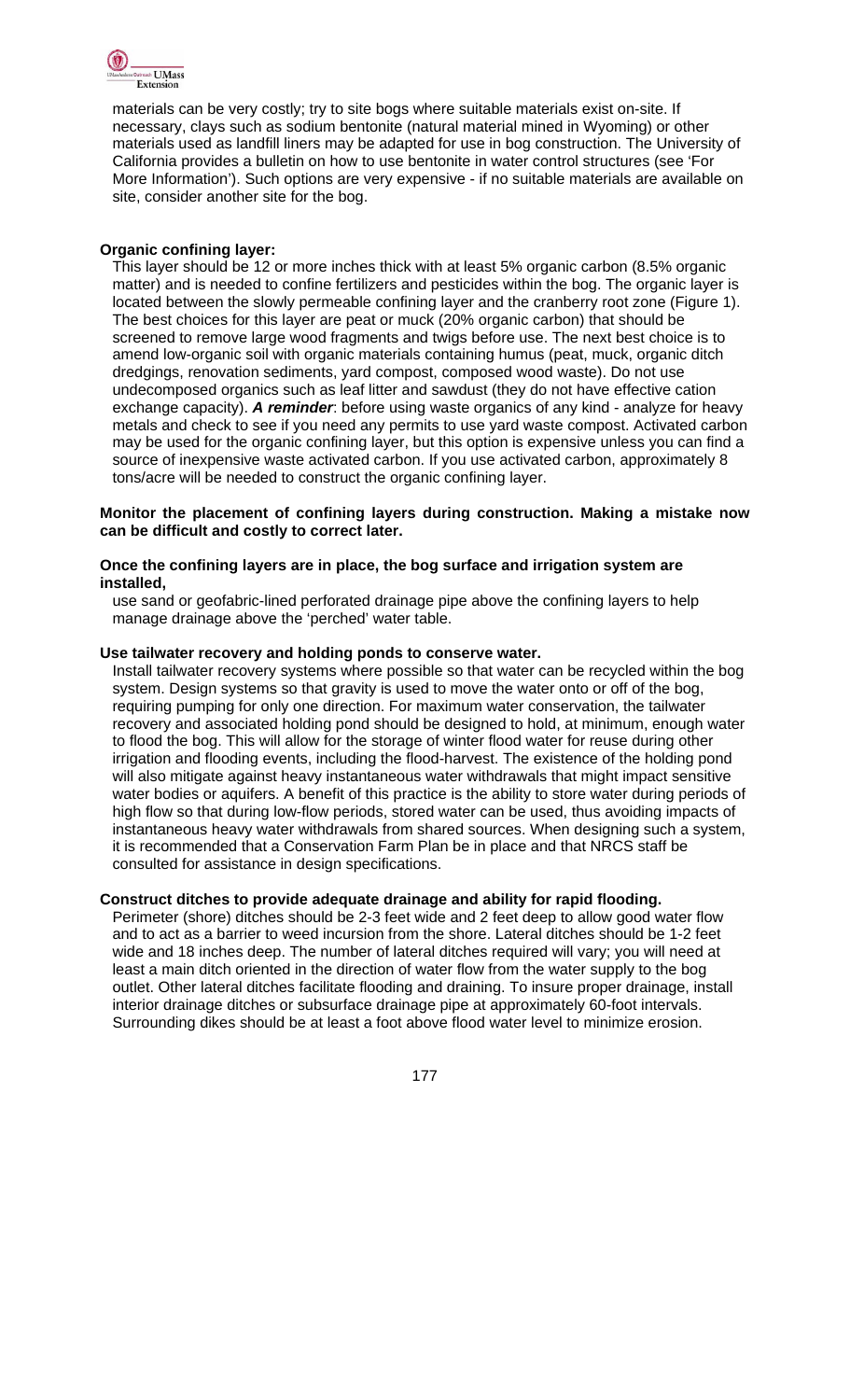

Encourage the growth of the cranberry plants along the ditch edges and plant grass on dikes to minimize erosion. See the Erosion and Sediment Control BMP for more information.

#### **Attempt to achieve the ideal of an 85% uniformity coefficient when designing or improving systems.**

Such a system will use less water, reducing energy costs and leaching potential. A system with narrow spacings (40 by 50 feet), 18-inch risers, and high efficiency nozzles should perform to these specifications. See Irrigation BMP.

#### **Make sure that ditch depths are such that routine practices (cleaning, etc.) will not compromise the integrity of the confining layers.**

Consider adding fine silt layers to the bottoms of ditches to further reduce the risk of water leakage. Compacted glacial till is known to work effectively. Bentonite clay is also effective, but is very expensive.

#### **Make sure the bogs are level - this reduces the amount of water needed for flooding.**

Even on a 'level' bog, a crown of several inches facilitates movement of water away from the center. In lieu of a crown, additional drainage should be placed in the center to promote good soil aeration and minimize disease development.

The smaller the 'head' of water above the vines, the less likely water will leak through the confining layer. Lower water level will also reduce costs of moving water.

#### **The inability to hold a harvest or winter flood on your bog is a clear indication that ground water resources may be at risk for contamination.**

#### **Horticultural Requirements**

#### **Use coarse sand for the uppermost layer of the cranberry bog.**

The root zone should consist of about 6 inches of coarse sand (70% of the particles should be in the 0.5-2 mm particle size range) to insure adequate drainage and aeration. When selecting a location, on-site availability of such sand is desirable. This sand layer should not be compacted prior to planting.

#### **Bog sections should be as level as possible to facilitate drainage and allow flooding with a minimal volume of water. Laser leveling to 6 inches within a diked section is recommended.**

On a level bog, flooding will be achieved with a lower volume (and height) of water. The height of flood water applied to the bog influences retention of nutrients and pesticides. Mineral soil bogs may be more prone to leaching; limiting flood depth will minimize nutrient and pesticide losses. In all cranberry bogs, nutrients may be forced below the level of the root zone (beyond the reach of the plants). If water must be pumped onto and/or off the bog, lower volume floods will have lower energy costs.

#### **If possible, plant cuttings at high density (1.5 tons/acre or more) to insure rapid growth to cover the soil surface.**

Rapid 'vining in' will lead to less competition from weeds reducing the need for hand weeding and herbicide use during establishment. An additional benefit will be reduced irrigation needs, as loss of water to evaporation from the sand surface will be minimized.

#### **Poor water management is probably the leading cause of sparse vine growth in new bogs.**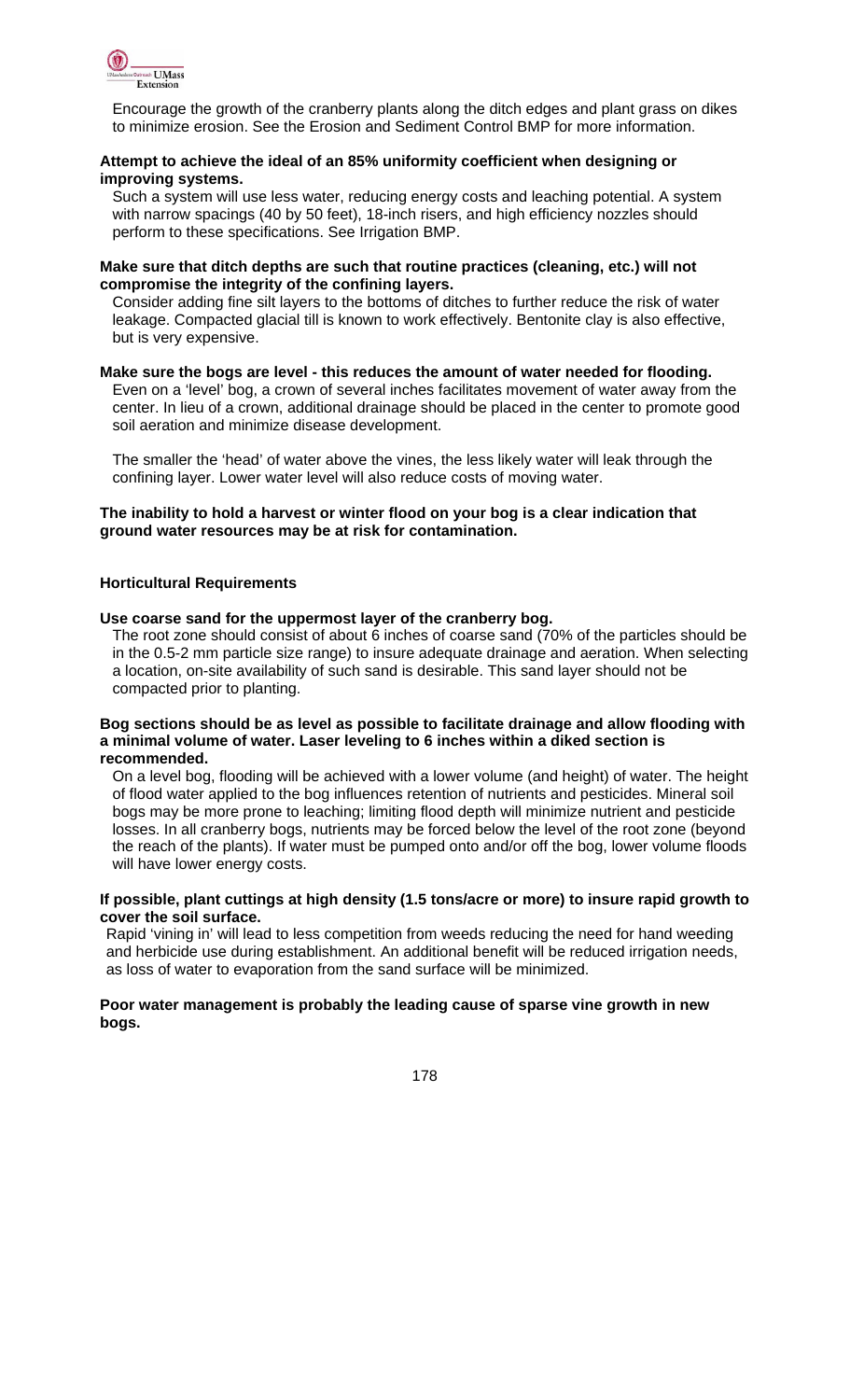

Provide adequate irrigation during stand establishment but do not over water. During the first two to four weeks, as roots are being formed, use frequent but short irrigation periods. Manage irrigation schedules such that puddles are minimized. After the plants are rooted, less frequent but longer (four hours) irrigation periods are preferred to encourage deeper rooting.

Monitor soil moisture on a regular basis using tensiometer or other types of measuring devices. Refer to the Irrigation BMP for more details.

#### **Apply light layers (about 1/2 inch) of sand to the new planting at the end of each of the first two seasons.**

Light sanding will serve to anchor runners and promote the production of upright stems.

**Weed control during stand establishment is essential for rapid transition to production.**  Surface vegetation should be removed from the site, including roots of problem weed species. Soil fumigants may be used to kill weed seeds and roots. *These materials should be used with caution*, see the Weed Management BMP for more information. Make sure that the soil surface is as weed-free as possible prior to planting. After stand establishment, encroaching weeds may be hand removed, mowed, or clipped prior to seed production and dispersal, or spot-treated with postemergence herbicides. Broadcast, pre-emergence herbicides (except Devrinol) should be avoided during the first year as they may retard stand establishment.

*These construction recommendations attempt to create a system that mimics cranberry culture*  in more traditional settings. This is achieved by allowing for better management and control of *water resources, minimizing production costs, and reducing environmental risk. Keep in mind that initial construction costs are higher and engineering requirements are more exacting for proper construction of cranberry bogs in non-traditional settings. A successful cranberry bog is one that produces a high yield in a cost effective manner with minimal environmental impact.* 

#### **For more information:**

**Cranberry chart book - Management guide for Massachusetts.** University of Massachusetts Cranberry Station http://scholarworks.umass.edu/cranchart/.

**Dike standard.** 1990. Field Office Technical Guide #356. USDA-SCS. Amherst, MA.

Duffin, R. B. 1976. **Seepage control with bentonite.** Extension Bulletin 2240. Division of Agricultural Sciences, Cooperative Extension, University of California, Davis. 7 pages.

**Erosion Control, Bog Renovation, Weed Management** and **Irrigation Management** BMPs in this series.

**Guide to understanding cranberry bed soil mapping units**. 1997. Fact Sheet. USDA, NRCS, West Wareham, MA.

Turenne, J. 1997. **Understanding cranberry soil maps**. Cranberries 61:15-18.

**Water Management Act.** Information sheet. CCCGA.

*Prepared by Carolyn DeMoranville and Hilary Sandler, 2000. .*